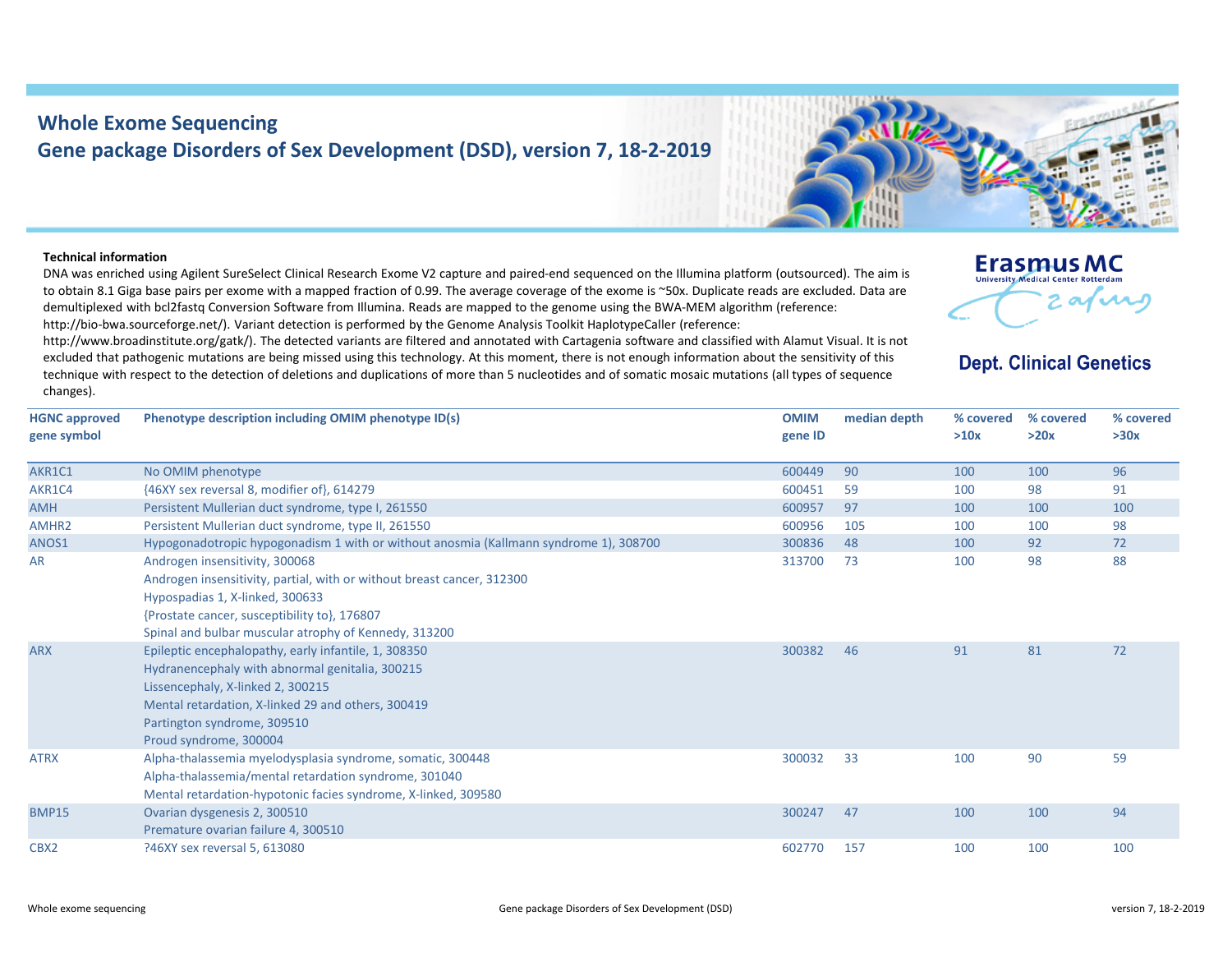| <b>HGNC approved</b> | Phenotype description including OMIM phenotype ID(s)                                   | <b>OMIM</b> | median depth | % covered | % covered | % covered |
|----------------------|----------------------------------------------------------------------------------------|-------------|--------------|-----------|-----------|-----------|
| gene symbol          |                                                                                        | gene ID     |              | >10x      | >20x      | >30x      |
|                      |                                                                                        |             |              |           |           |           |
| <b>CCNQ</b>          | STAR syndrome, 300707                                                                  | 300708      | 58           | 81        | 81        | 80        |
| CDKN1C               | Beckwith-Wiedemann syndrome, 130650                                                    | 600856      | 80           | 92        | 85        | 78        |
|                      | IMAGE syndrome, 614732                                                                 |             |              |           |           |           |
| CHD7                 | CHARGE syndrome, 214800                                                                | 608892      | 74           | 100       | 99        | 94        |
|                      | Hypogonadotropic hypogonadism 5 with or without anosmia, 612370                        |             |              |           |           |           |
| <b>CREBBP</b>        | Rubinstein-Taybi syndrome 1, 180849                                                    | 600140      | 82           | 100       | 98        | 93        |
| CYB5A                | Methemoglobinemia and ambiguous genitalia, 250790                                      | 613218      | 65           | 100       | 100       | 97        |
| CYP11A1              | Adrenal insufficiency, congenital, with 46XY sex reversal, partial or complete, 613743 | 118485      | 99           | 100       | 100       | 100       |
| <b>CYP11B1</b>       | Adrenal hyperplasia, congenital, due to 11-beta-hydroxylase deficiency, 202010         | 610613      | 206          | 100       | 100       | 100       |
|                      | Aldosteronism, glucocorticoid-remediable, 103900                                       |             |              |           |           |           |
| CYP17A1              | 17-alpha-hydroxylase/17,20-lyase deficiency, 202110                                    | 609300      | 105          | 100       | 100       | 99        |
|                      | 17,20-lyase deficiency, isolated, 202110                                               |             |              |           |           |           |
| CYP19A1              | Aromatase deficiency, 613546                                                           | 107910      | 56           | 100       | 98        | 86        |
|                      | Aromatase excess syndrome, 139300                                                      |             |              |           |           |           |
| <b>CYP21A2</b>       | Adrenal hyperplasia, congenital, due to 21-hydroxylase deficiency, 201910              | 613815      | 219          | 100       | 100       | 100       |
|                      | Hyperandrogenism, nonclassic type, due to 21-hydroxylase deficiency, 201910            |             |              |           |           |           |
| DHCR7                | Smith-Lemli-Opitz syndrome, 270400                                                     | 602858      | 98           | 100       | 100       | 100       |
| <b>DHH</b>           | 46XY partial gonadal dysgenesis, with minifascicular neuropathy, 607080                | 605423      | 120          | 100       | 100       | 100       |
|                      | 46XY sex reversal 7, 233420                                                            |             |              |           |           |           |
| DMRT1                | No OMIM phenotype                                                                      | 602424      | 104          | 100       | 100       | 100       |
| DMRT <sub>2</sub>    | No OMIM phenotype                                                                      | 604935      | 92           | 100       | 99        | 95        |
| DUSP6                | Hypogonadotropic hypogonadism 19 with or without anosmia, 615269                       | 602748      | 129          | 100       | 100       | 100       |
| ESR1                 | {Atherosclerosis, susceptibility to}                                                   | 133430      | 96           | 100       | 100       | 97        |
|                      | {Breast cancer}, 114480                                                                |             |              |           |           |           |
|                      | Estrogen resistance, 615363                                                            |             |              |           |           |           |
|                      | {HDL response to hormone replacement, augmented}                                       |             |              |           |           |           |
|                      | {Migraine, susceptibility to}, 157300                                                  |             |              |           |           |           |
|                      | {Myocardial infarction, susceptibility to}, 608446                                     |             |              |           |           |           |
| FEZF1                | Hypogonadotropic hypogonadism 22, with or without anosmia, 616030                      | 613301      | 111          | 100       | 100       | 99        |
| <b>FGF17</b>         | Hypogonadotropic hypogonadism 20 with or without anosmia, 615270                       | 603725      | 128          | 100       | 100       | 100       |
| FGF8                 | Hypogonadotropic hypogonadism 6 with or without anosmia, 612702                        | 600483      | 133          | 100       | 95        | 94        |
| FGFR1                | Encephalocraniocutaneous lipomatosis, 613001                                           | 136350      | 94           | 100       | 100       | 98        |
|                      | Hartsfield syndrome, 615465                                                            |             |              |           |           |           |
|                      | Hypogonadotropic hypogonadism 2 with or without anosmia, 147950                        |             |              |           |           |           |
|                      | Jackson-Weiss syndrome, 123150                                                         |             |              |           |           |           |
|                      | Osteoglophonic dysplasia, 166250                                                       |             |              |           |           |           |
|                      | Pfeiffer syndrome, 101600                                                              |             |              |           |           |           |
|                      | Trigonocephaly 1, 190440                                                               |             |              |           |           |           |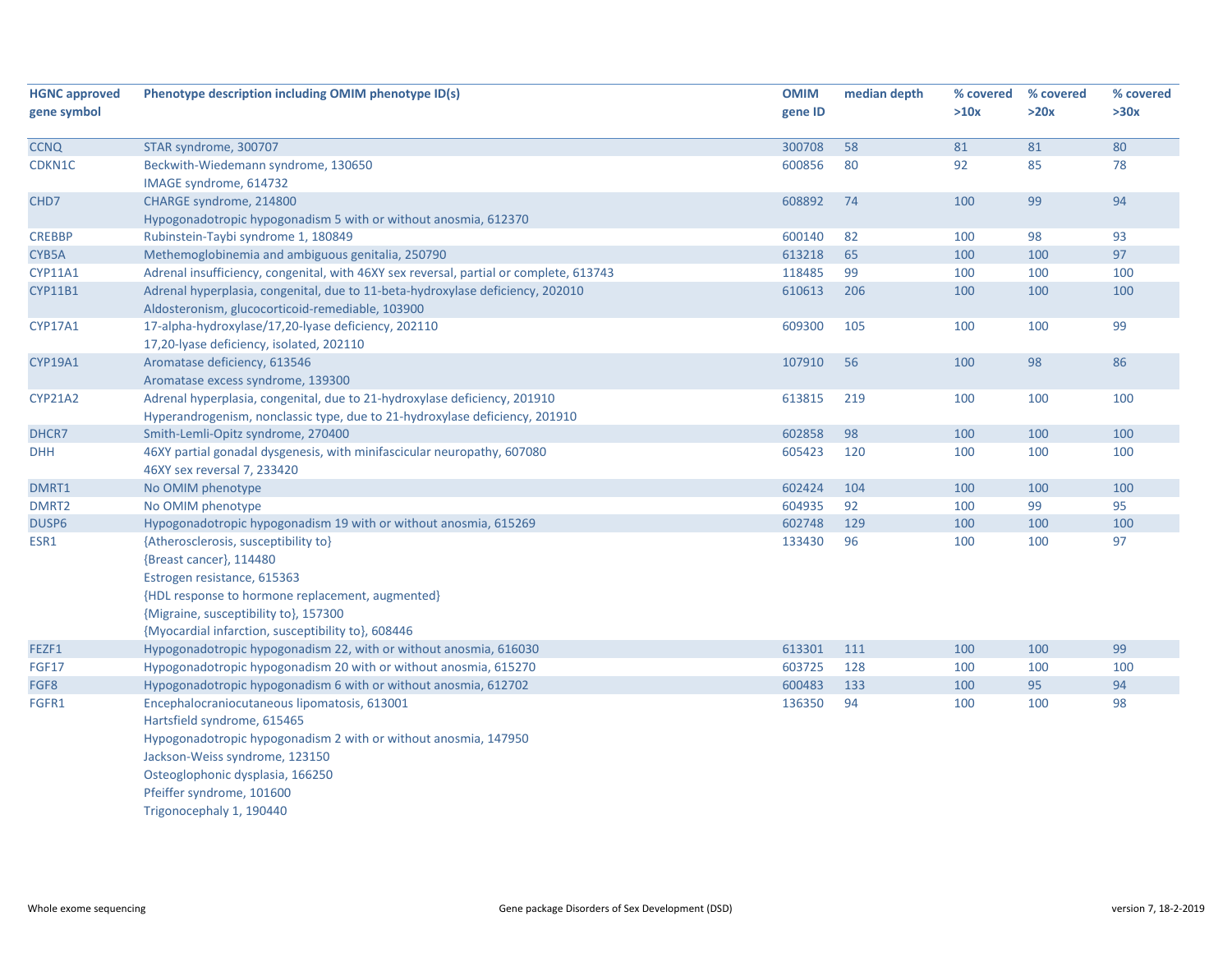| <b>HGNC approved</b> | Phenotype description including OMIM phenotype ID(s)                                             | <b>OMIM</b> | median depth | % covered | % covered | % covered |
|----------------------|--------------------------------------------------------------------------------------------------|-------------|--------------|-----------|-----------|-----------|
| gene symbol          |                                                                                                  | gene ID     |              | >10x      | >20x      | >30x      |
| FGFR2                | Antley-Bixler syndrome without genital anomalies or disordered steroidogenesis, 207410           | 176943      | 63           | 100       | 99        | 90        |
|                      | Apert syndrome, 101200                                                                           |             |              |           |           |           |
|                      | Beare-Stevenson cutis gyrata syndrome, 123790                                                    |             |              |           |           |           |
|                      | Bent bone dysplasia syndrome, 614592                                                             |             |              |           |           |           |
|                      | Craniofacial-skeletal-dermatologic dysplasia, 101600                                             |             |              |           |           |           |
|                      | Craniosynostosis, nonspecific                                                                    |             |              |           |           |           |
|                      | Crouzon syndrome, 123500                                                                         |             |              |           |           |           |
|                      | Gastric cancer, somatic, 613659                                                                  |             |              |           |           |           |
|                      | Jackson-Weiss syndrome, 123150                                                                   |             |              |           |           |           |
|                      | LADD syndrome, 149730                                                                            |             |              |           |           |           |
|                      | Pfeiffer syndrome, 101600                                                                        |             |              |           |           |           |
|                      | Saethre-Chotzen syndrome, 101400                                                                 |             |              |           |           |           |
|                      | Scaphocephaly and Axenfeld-Rieger anomaly                                                        |             |              |           |           |           |
|                      | Scaphocephaly, maxillary retrusion, and mental retardation, 609579                               |             |              |           |           |           |
| FOXL <sub>2</sub>    | Blepharophimosis, epicanthus inversus, and ptosis, type 1, 110100                                | 605597      | 112          | 100       | 95        | 89        |
|                      | Blepharophimosis, epicanthus inversus, and ptosis, type 2, 110100                                |             |              |           |           |           |
|                      | Premature ovarian failure 3, 608996                                                              |             |              |           |           |           |
| <b>FSHB</b>          | Hypogonadotropic hypogonadism 24 without anosmia, 229070                                         | 136530      | 69           | 100       | 100       | 100       |
| <b>FSHR</b>          | Ovarian dysgenesis 1, 233300                                                                     | 136435      | 58           | 100       | 100       | 94        |
|                      | Ovarian hyperstimulation syndrome, 608115                                                        |             |              |           |           |           |
|                      | Ovarian response to FSH stimulation, 276400                                                      |             |              |           |           |           |
| GATA4                | Atrial septal defect 2, 607941                                                                   | 600576      | 71           | 100       | 88        | 78        |
|                      | Atrioventricular septal defect 4, 614430                                                         |             |              |           |           |           |
|                      | ?Testicular anomalies with or without congenital heart disease, 615542                           |             |              |           |           |           |
|                      | Tetralogy of Fallot, 187500                                                                      |             |              |           |           |           |
|                      | Ventricular septal defect 1, 614429                                                              |             |              |           |           |           |
| GNRH1                | ?Hypogonadotropic hypogonadism 12 with or without anosmia, 614841                                | 152760      | 48           | 100       | 100       | 99        |
| <b>GNRHR</b>         | Hypogonadotropic hypogonadism 7 without anosmia, 146110                                          | 138850      | 85           | 100       | 100       | 97        |
| HDAC8                | Cornelia de Lange syndrome 5, 300882                                                             | 300269      | 40           | 100       | 97        | 80        |
| HFM1                 | Premature ovarian failure 9, 615724                                                              | 615684      | 55           | 100       | 94        | 74        |
| HOXA13               | Guttmacher syndrome, 176305                                                                      | 142959      | 79           | 86        | 79        | 75        |
|                      | Hand-foot-uterus syndrome, 140000                                                                |             |              |           |           |           |
| HS6ST1               | {Hypogonadotropic hypogonadism 15 with or without anosmia}, 614880                               | 604846      | 145          | 100       | 100       | 99        |
| <b>HSD17B3</b>       | Pseudohermaphroditism, male, with gynecomastia, 264300                                           | 605573      | 56           | 100       | 98        | 88        |
| HSD3B2               | Adrenal hyperplasia, congenital, due to 3-beta-hydroxysteroid dehydrogenase 2 deficiency, 201810 | 613890      | 122          | 100       | 100       | 100       |
| IL17RD               | Hypogonadotropic hypogonadism 18 with or without anosmia, 615267                                 | 606807      | 94           | 100       | 100       | 96        |
| <b>INSL3</b>         | Cryptorchidism, 219050                                                                           | 146738      | 65           | 91        | 78        | 78        |
| KISS1                | ?Hypogonadotropic hypogonadism 13 with or without anosmia, 614842                                | 603286      | 124          | 100       | 100       | 99        |
| <b>LHB</b>           | Hypogonadotropic hypogonadism 23 with or without anosmia, 228300                                 | 152780      | 108          | 100       | 100       | 100       |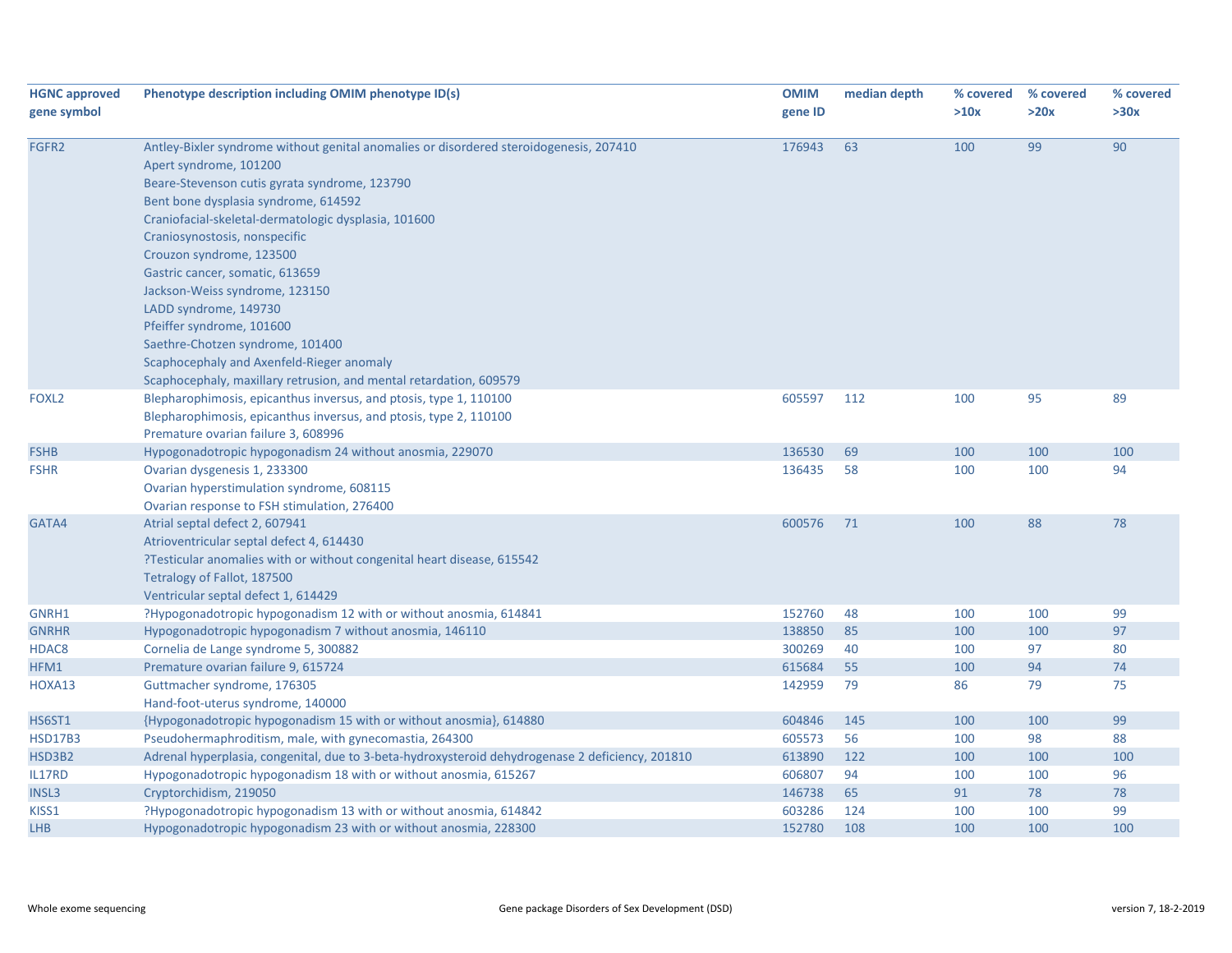| <b>HGNC approved</b> | Phenotype description including OMIM phenotype ID(s)                                                            | <b>OMIM</b> | median depth | % covered | % covered | % covered |
|----------------------|-----------------------------------------------------------------------------------------------------------------|-------------|--------------|-----------|-----------|-----------|
| gene symbol          |                                                                                                                 | gene ID     |              | >10x      | >20x      | >30x      |
|                      |                                                                                                                 |             |              |           |           |           |
| <b>LHCGR</b>         | Leydig cell adenoma, somatic, with precocious puberty, 176410                                                   | 152790      | 59           | 100       | 99        | 90        |
|                      | Leydig cell hypoplasia with hypergonadotropic hypogonadism, 238320                                              |             |              |           |           |           |
|                      | Leydig cell hypoplasia with pseudohermaphroditism, 238320                                                       |             |              |           |           |           |
|                      | Luteinizing hormone resistance, female, 238320                                                                  |             |              |           |           |           |
|                      | Precocious puberty, male, 176410                                                                                |             |              |           |           |           |
| MAMLD1               | Hypospadias 2, X-linked, 300758                                                                                 | 300120      | 80           | 100       | 98        | 93        |
| MAP3K1               | 46XY sex reversal 6, 613762                                                                                     | 600982      | 59           | 100       | 98        | 93        |
| MCM8                 | ?Premature ovarian failure 10, 612885                                                                           | 608187      | 45           | 100       | 94        | 80        |
| MCM9                 | Ovarian dysgenesis 4, 616185                                                                                    | 610098      | 69           | 100       | 99        | 94        |
| MID1                 | Opitz GBBB syndrome, type I, 300000                                                                             | 300552      | 74           | 100       | 97        | 85        |
| NR0B1                | Adrenal hypoplasia, congenital, 300200                                                                          | 300473      | 110          | 100       | 100       | 98        |
|                      | 46XY sex reversal 2, dosage-sensitive, 300018                                                                   |             |              |           |           |           |
| NR2F2                | Congenital heart defects, multiple types, 4, 615779                                                             | 107773      | 209          | 100       | 100       | 100       |
| NR5A1                | Adrenocortical insufficiency, 612964                                                                            | 184757      | 104          | 100       | 100       | 100       |
|                      | Premature ovarian failure 7, 612964                                                                             |             |              |           |           |           |
|                      | Spermatogenic failure 8, 613957                                                                                 |             |              |           |           |           |
|                      | 46, XX sex reversal 4, 617480                                                                                   |             |              |           |           |           |
|                      | 46XY sex reversal 3, 612965                                                                                     |             |              |           |           |           |
| <b>NSMF</b>          | Hypogonadotropic hypogonadism 9 with or without anosmia, 614838                                                 | 608137      | 98           | 100       | 95        | 95        |
| <b>NUP107</b>        | Nephrotic syndrome, type 11, 616730                                                                             | 607617      | 44           | 100       | 97        | 83        |
| POLR3A               | Leukodystrophy, hypomyelinating, 7, with or without oligodontia and/or hypogonadotropic hypogonadism,<br>607694 | 614258      | 79           | 100       | 100       | 94        |
| <b>POR</b>           | Antley-Bixler syndrome with genital anomalies and disordered steroidogenesis, 201750                            | 124015      | 152          | 100       | 100       | 100       |
|                      | Disordered steroidogenesis due to cytochrome P450 oxidoreductase, 613571                                        |             |              |           |           |           |
| PROK2                | Hypogonadotropic hypogonadism 4 with or without anosmia, 610628                                                 | 607002      | 52           | 100       | 100       | 96        |
| <b>PROKR2</b>        | Hypogonadotropic hypogonadism 3 with or without anosmia, 244200                                                 | 607123      | 198          | 100       | 100       | 100       |
| <b>PSMC3IP</b>       | Ovarian dysgenesis 3, 614324                                                                                    | 608665      | 99           | 100       | 100       | 100       |
| <b>RNF216</b>        | Cerebellar ataxia and hypogonadotropic hypogonadism, 212840                                                     | 609948      | 59           | 100       | 95        | 82        |
| RSPO1                | Palmoplantar hyperkeratosis and true hermaphroditism, 610644                                                    | 609595      | 86           | 100       | 100       | 100       |
|                      | Palmoplantar hyperkeratosis with squamous cell carcinoma of skin and sex reversal, 610644                       |             |              |           |           |           |
| SEMA3A               | {Hypogonadotropic hypogonadism 16 with or without anosmia}, 614897                                              | 603961      | 62           | 100       | 99        | 92        |
| SOX3                 | Mental retardation, X-linked, with isolated growth hormone deficiency, 300123                                   | 313430      | 66           | 100       | 96        | 92        |
|                      | Panhypopituitarism, X-linked, 312000                                                                            |             |              |           |           |           |
| SOX8                 | No OMIM phenotype                                                                                               | 605923      | 88           | 100       | 100       | 95        |
| SOX9                 | Acampomelic campomelic dysplasia, 114290                                                                        | 608160      | 120          | 100       | 100       | 100       |
|                      | Campomelic dysplasia, 114290                                                                                    |             |              |           |           |           |
|                      | Campomelic dysplasia with autosomal sex reversal, 114290                                                        |             |              |           |           |           |
| SPRY4                | Hypogonadotropic hypogonadism 17 with or without anosmia, 615266                                                | 607984      | 101          | 100       | 100       | 94        |
| SRD5A2               | Pseudovaginal perineoscrotal hypospadias, 264600                                                                | 607306      | 55           | 100       | 94        | 82        |